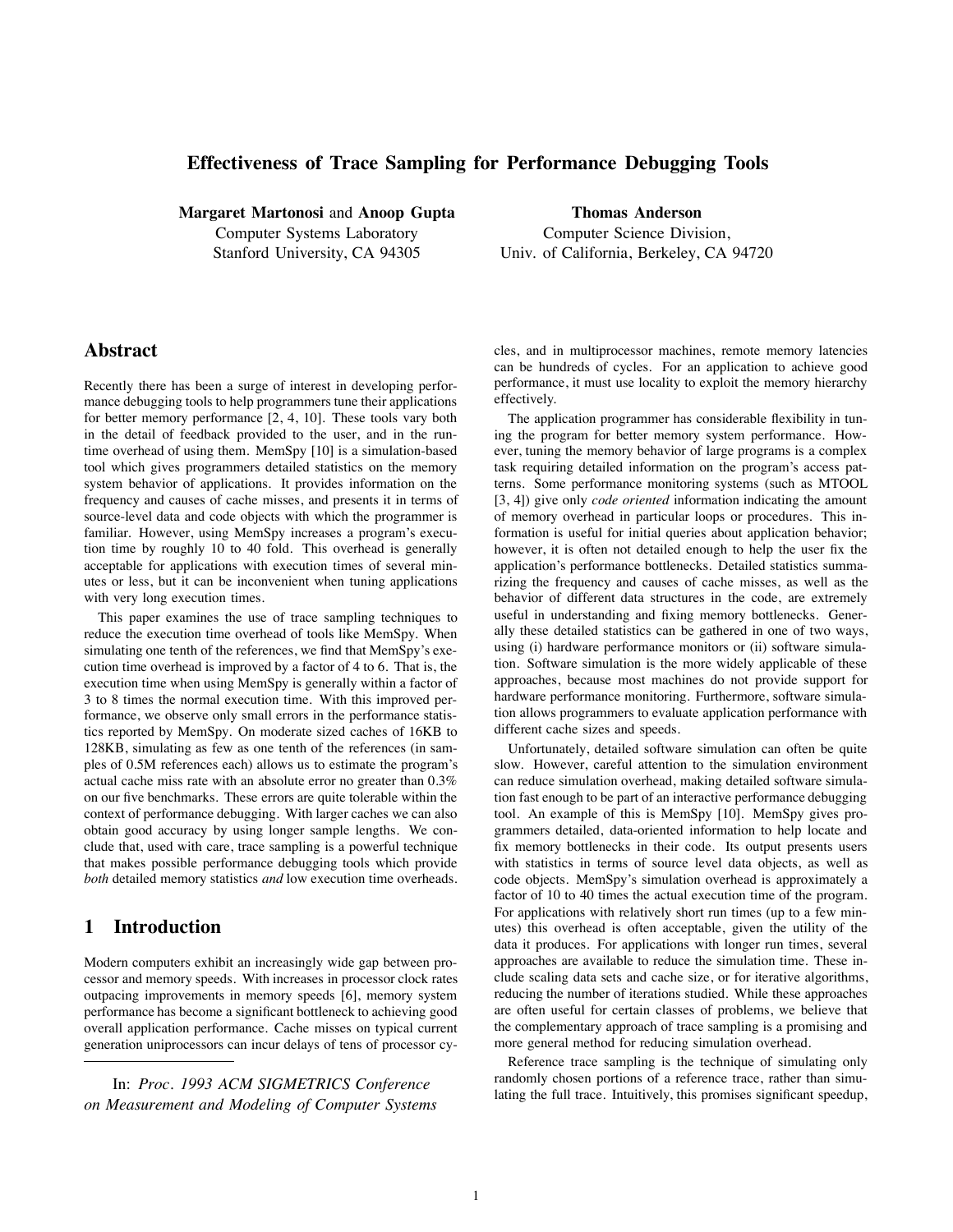since one incurs the full simulation overhead only on a fraction of the full reference stream. If one samples such that only one tenth of the references are simulated, one can hope for a speedup of up to a factor of ten. Our results show that significant performance improvements can be obtained using sampling within MemSpy. When simulating one tenth of the total references, we get 4 to 6 fold speedups compared to non-trace-sampled MemSpy. For the benchmarks studied here, this reduces MemSpy's overhead to a factor of 3 to 8. With execution time overheads in this range, MemSpy's performance becomes competitive with other tools [4] that present less detailed statistics.

This paper makes several main contributions. As previously stated, we show that within the context of a performance debugging tool, reference trace sampling can be used effectively to improve the tool's performance. We go on to present results showing how the accuracy of the sampled results varies with key parameters such as number of samples, sample length, and cache size. We find that the parameter settings required for accurate sampled output do not excessively limit performance. For example in 16KB and 128KB caches, when simulating about one tenth of the total references in about 20 samples of 0.5M references each, the absolute errors in cache miss rate never exceed 0.3%. Larger caches (e.g., 1MB) can obtain good accuracy by using longer samples (4 million to 8 million references each), while continuing to only sample one tenth of the references total. Programs running with larger caches will generally make more total data references, in order to make use of the cache, so we do not consider individual samples of this length to be a serious restriction. Finally, we present performance results which show the success of this approach, and present suggestions for further optimizations.

The paper is structured as follows. Sections 2 and 3 give background information on trace sampling and on the MemSpy tool. In Section 4, we describe our sampling implementation within MemSpy. Section 5 describes our architectural assumptions and benchmark applications, before presenting results in Section 6. Section 7 discusses possible extensions to our current approach to incorporate *set sampling*, as well as time sampling, and to support sampling in multiprocessor simulations. We present our conclusions in Section 8.

## **2 Trace Sampling Background**

MemSpy implements reference trace sampling by gathering evenly spaced samples to be simulated from the full reference trace. This is illustrated in Figure 1. The *sampling ratio* is the ratio of the total number of references within the samples, divided by the total number of references. Thus, the performance improvement possible in a sampling system is limited by the reciprocal of the sampling ratio. For example, if one uses a sample length of 0.5M references and a sampling interval of 5M references, the sampling ratio would then be 1/10, and one could not expect more than a factor of 10 speedup over full simulation.

Reference trace sampling is subject to two types of inaccuracies. First, the samples gathered may not be representative of the full trace. This error is common to all forms of sampling, including the program counter sampling already used in a number of performance monitoring systems [1, 3, 4, 5]. This sort of error can generally be controlled by taking a number of samples over the course of the program's execution. Section 6.1 discusses the relationship between accuracy and the number of samples taken.

The second inaccuracy occurs because the state of the cache is



Figure 1: Samples in reference trace.

unknown at the beginning of each sample (because the cache's true state depends on events which have occurred during the unmonitored section of the program.) Therefore, within each sample, the first reference to each cache line (for a direct-mapped cache) is an *unknown reference* that could either be a hit or a miss. Estimating the miss ratio of these unknown references can be a source of inaccuracy when using reference trace sampling. Because anywhere from none to all of the unknown references could actually be misses, miss rate calculations for the sample depend both on the number of *known misses* and the number and miss rate of the unknown references. By using longer sample lengths, we can make the number of unknown references less significant when compared to known misses. Section 6.3 will discuss the relationship between sample length and the accuracy of miss rate statistics.

Several studies have examined the applicability of sampling in the context of architectural studies of cache performance. Laha et al. [8] studied the accuracy of memory reference trace sampling using caches that were 128KB in size and smaller. Their study concludes that sampling techniques allow accurate estimates of the miss rate for caches of this size. However, their results were presented with sample lengths of 60,000 references every 100,000 references, or a sampling ratio of 0.6. Sampling ratios in this range offer little promise for improved performance. Furthermore, they presented simulation data only for caches with 1024 lines or fewer, so sample lengths of 60,000 were in general long enough to prime the cache.

Wood et al. [15] developed a model for estimating the miss rates of unknown references in sampled traces. They found that their model predicted the behavior of unknown references better than several previous methods [8, 14]. Most importantly, they point out that unknown references typically have miss rates significantly higher than the application's steady state miss rate. We will evaluate the effectiveness of the Wood et al. estimators on our benchmarks.

In later work, Kessler et al. [7] studied trace sampling for large secondary caches of 1MB to 16MB, and with sampling ratios down to 1/10. For their benchmarks, they noted that unknown references at the beginning of a sample can dominate known misses, potentially making miss rate estimates quite inaccurate. We believe this large inaccuracy arose in part because the benchmarks they used had few cache misses. (Seven of the eight traces had misses per instruction (MPI) values less than 0.003, while one had an MPI of roughly  $0.02<sup>1</sup>$ . With a cache miss latency of 20 cycles, an MPI of 0.003 corresponds to spending only 6% of program runtime in memory stalls.) Thus, for these benchmarks, the total number of known misses in each sample was often very small.

From a performance debugging point of view, it is not important to pinpoint with high accuracy the miss rate of applications with very low miss rates. The primary purpose of MemSpy is to tune applications with poor memory system behavior. These programs will typically have higher miss rates; their larger proportion of

<sup>&</sup>lt;sup>1</sup>[7] does not report cache miss rates directly.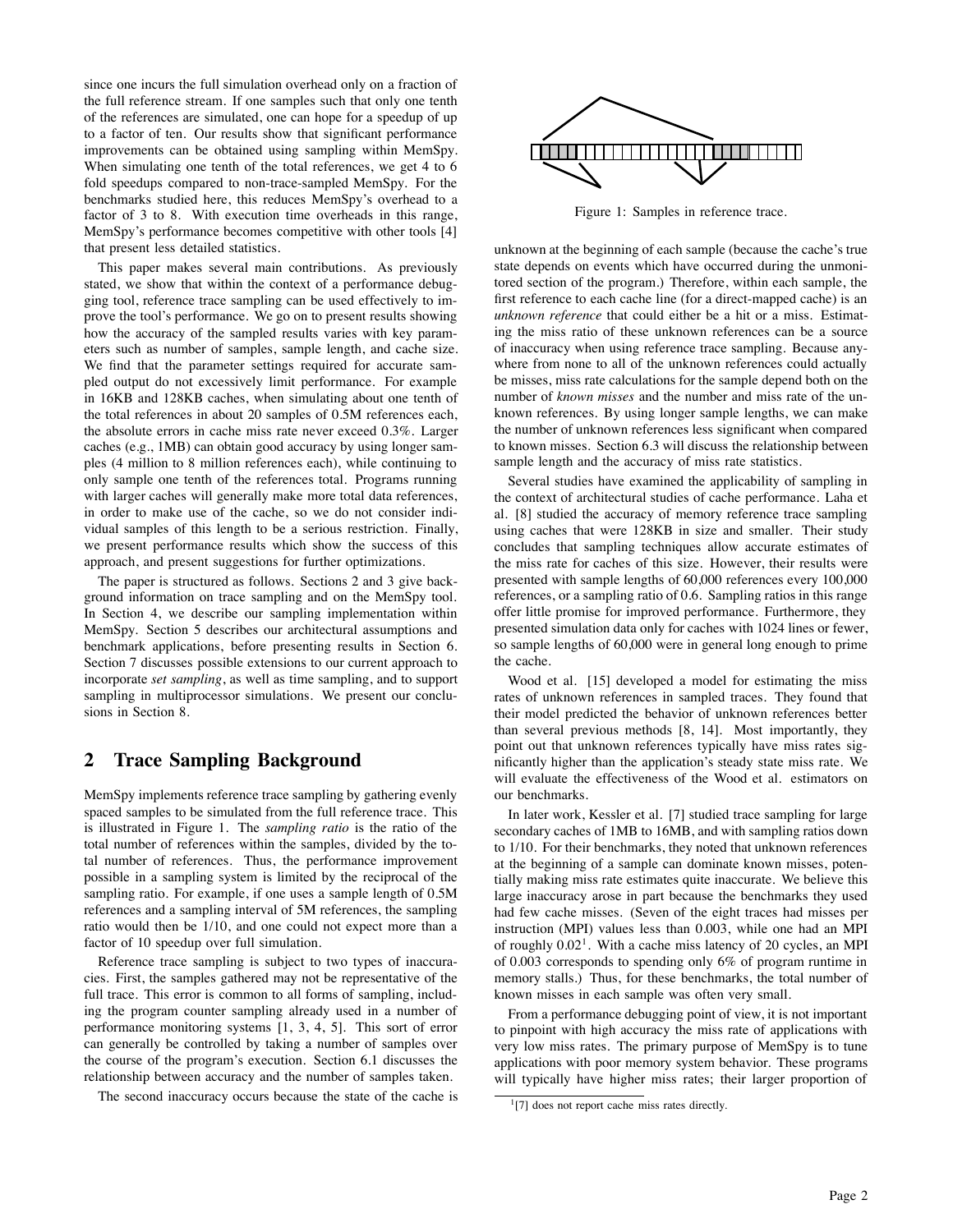known misses to unknown references will allow miss rates to be estimated more accurately. Also, within the context of a performance debugging tool (as opposed to more forward looking architectural studies), it is still quite relevant to focus on smaller caches than those used by Kessler et al. With smaller (e.g., primary, on-chip) caches, sampling's accuracy improves. Finally, within the context of performance debugging, we can tolerate slightly larger errors in the statistics generated. To tune an application, one needs to have a good idea of the location and magnitude of the bottlenecks, but not a perfectly precise cache miss rate value. We will show that trace sampling reproduces MemSpy's statistics with quite acceptable accuracy in most cases.

For these reasons, we feel that trace sampling is a promising approach to reducing the execution time of performance debugging tools like MemSpy. In this paper, our goal is not simply to reiterate the results given by Laha et al. or Kessler et al., but to reevaluate the efficacy of trace sampling in a new context. In this new context, performance debugging, our constraints on the accuracy of results may be somewhat looser, while the performance savings offered by sampling are of central importance.

# **3 MemSpy Background**

This section gives a brief summary of MemSpy's features in order to understand how trace sampling will affect their accuracy.

MemSpy is a performance debugging tool designed to help programmers locate and fix memory bottlenecks in applications. MemSpy first helps in *locating* bottlenecks by providing high level information to guide the user towards potential memory bottlenecks. This high level information (illustrated by the MemSpy output in Figure 2) breaks down the total execution time of the program by procedures. Within each procedure, MemSpy presents a breakdown of how much time was spent in memory stalls due to cache misses, versus how much time was spent in computation.



Figure 2: Initial MemSpy output display.

MemSpy can then help in *fixing* bottlenecks by providing more detailed, low-level information on source-level code and data objects. For these MemSpy statistics, data objects correspond roughly to particular classes of data in a program, and code objects correspond to procedures. For each data object in each procedure, MemSpy provides information on the number of cache misses, the percentage of the total memory stall time incurred, and the causes of the cache misses. An example of this sort of information is shown in Figure 3.

MemSpy has been used to tune a number of applications, as described in [10]. The detailed, data-oriented information given by



Figure 3: Detailed MemSpy output display.

MemSpy has been instrumental in understanding and fixing a variety of performance bugs, such as interference between different data structures in the cache and excess communication in parallel programs. However, collecting this information comes at the cost of higher execution time overhead than tools which provide only high level statistics [3, 4]. Depending on the reference rate and miss rate of the application, the MemSpy overhead is typically a factor of 10 to 40 times the actual execution time of the application. Table 1 gives the overheads for running the original MemSpy for the applications used in this study, when simulating a 128KB cache2. The runs were performed on a DECstation 5000/240 with 80 megabytes of memory. Section 5.2 gives more detailed information on the characteristics of each benchmark.

Table 1: Original MemSpy overheads. (128KB cache)

|                 | Actual     | MemSpy     |          |
|-----------------|------------|------------|----------|
| Application     | Exec. Time | Exec. Time | Overhead |
|                 | (sec.)     | (sec.)     | Factor   |
| MP3D            | 41.7       | 954.6      | 22.9     |
| <b>MATMAT</b>   | 66.1       | 998.7      | 15.1     |
| <b>TRI</b>      | 73.5       | 782.1      | 10.6     |
| <b>ESPRESSO</b> | 23.5       | 866.0      | 36.9     |
| <b>PTHOR</b>    | 16.0       | 672.8      | 42.1     |

To understand this performance overhead, we examine the sequence of operations MemSpy uses to simulate a memory reference. At compile time, each memory reference in the original application assembly code is instrumented with a procedure call to

<sup>&</sup>lt;sup>2</sup>Note that these baseline overheads already represent an improvement over those presented in [10].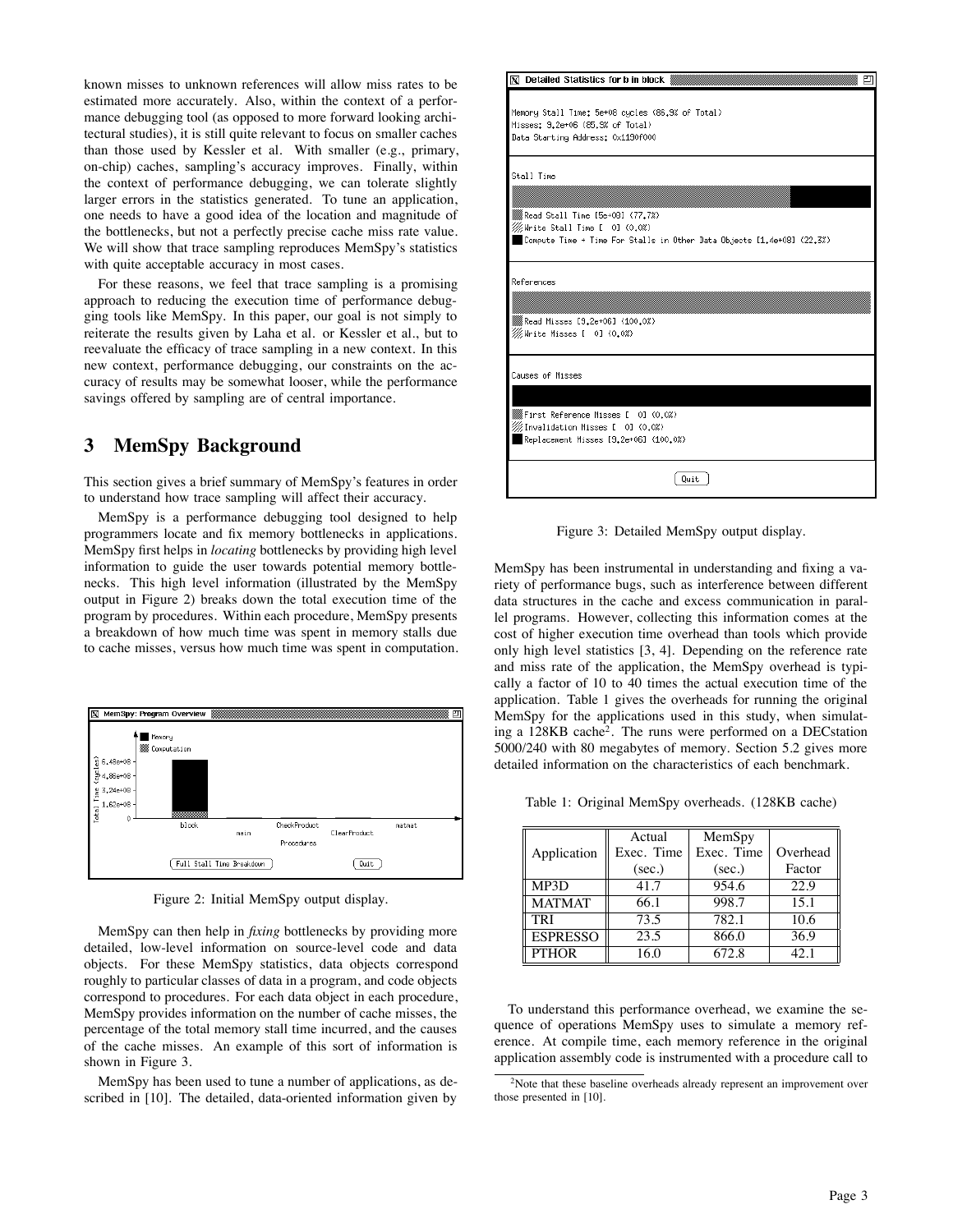the memory system simulator. At run time, within this procedure, MemSpy performs the following actions:

- 1. Save application registers so that the memory system simulator will not destroy them.
- 2. Use a cache simulator to determine whether the reference is a cache hit or a cache miss.
- 3. Update MemSpy statistics for the relevant code and data objects.
- 4. Restore application registers to their original values.
- 5. Return control to the application.

Cache simulation and statistics updates can take from roughly 20 cycles (if the reference is a cache hit), to roughly 200 cycles (if the reference is a cache miss). Saving and restoring application registers comprise roughly 60 cycles. Even in applications with poor memory behavior, generally a majority of the references are still cache hits, so we find the bulk of MemSpy's overhead is spent in saving and restoring registers when switching from application to MemSpy and vice versa. While we are currently working on techniques to reduce this overhead, this paper focuses on using trace sampling as an orthogonal technique for improving Mem-Spy's performance.

## **4 Implementation of Trace Sampling**

Our discussion of the trace sampling implementation within Mem-Spy is divided into two subsections. The first deals with performance issues in the implementation, while the second deals with issues related to the accuracy of the results.

#### **4.1 Performance Issues**

Obviously, our primary purpose in using trace sampling is to improve MemSpy's performance. Therefore, it is important to produce a sampling implementation which promises substantial performance improvements over the current full-trace simulation. We have seen that the bulk of MemSpy's time is spent in the register saves and restores required when switching from application to the memory simulator and vice versa. So, an implementation which simply turns off simulation *within* the MemSpy simulator will not improve performance significantly. Rather, to be worthwhile the implementation must circumvent the overheads of register saves and restores whenever the simulation is turned off.

To accomplish this, we modify the normal MemSpy assembly time instrumentation of memory references. In addition to the usual call to the MemSpy memory simulator, additional instrumentation is added. In this extra instrumentation, a sampling counter is decremented and checked against zero to see if simulation is currently ON or OFF. If simulation is OFF, control branches around the memory simulator procedure call. If simulation is ON, the simulator is called as in a full simulation. Figure 4 illustrates the original and new instrumentation.

Section 6.6 will show that this implementation gives us a sizable performance improvement. A sampling ratio of 1/10 leads to 4 to 6 fold performance improvements. Section 6.6 also discusses ways of further reducing this overhead.



Figure 4: Inlined assembly code for sampling.

#### **4.2 Accuracy Issues**

As we noted earlier, trace sampling is subject to two orthogonal forms of inaccuracy:

- **Error due to non-representative samples:** The deviation between the application's true miss rate when fully simulated, and the application's true miss rate measured during sampled regions only.
- **Error due to unknown references:** Within each sample, the deviation between the application's estimated miss rate (including an estimate of the miss rate of unknown references), and the application's true miss rate *during the sampled region*.

For the results presented in this paper, the true miss rate during sampled regions is generally a good estimate of the application's true overall miss rate. The error in this estimate can be controlled by increasing the number of samples taken. The bulk of the error we measure is of the second type: error due to unknown references. For a particular sample, the cache miss rate, , can be expressed as

where is the number of *known hits*, is the number of *known misses* in the sample, is the number of unknown references, and is the fraction of unknown references which are actually cache misses. Knowing , and , we can estimate by cache misses. Knowing, , and, we can estimate estimating the unknown reference miss rate, . Wood et al. [15] show that miss rates for unknown references are typically higher than the overall application miss rate, so assuming that is equal to the steady state miss rate will result in optimistic performance estimates. They introduce a method for estimating by estimating the fraction of time that lines in the cache are dead (i.e. will not be referenced again before a new line replaces them in the cache). In Section 6.4, we will evaluate this method's effectiveness within our framework. Note that one can always compute a range of possible values by allowing to vary from 0 to 1. Thus, can be expressed with symmetric error bounds as follows:

$$
\begin{array}{c|c}\n0.5 & 5 \\
\hline\n0.5 & 1\n\end{array}
$$

In general, one can reduce the error due to unknown references by lengthening samples so that known misses dominate unknown references. However for a fixed desired sampling ratio, increases in sample length must be traded off against the number of samples taken. Sections 6.1 and 6.3 discuss this tradeoff in more detail.

Because we are studying trace sampling within the MemSpy context, it is important to also study how errors in cache miss rate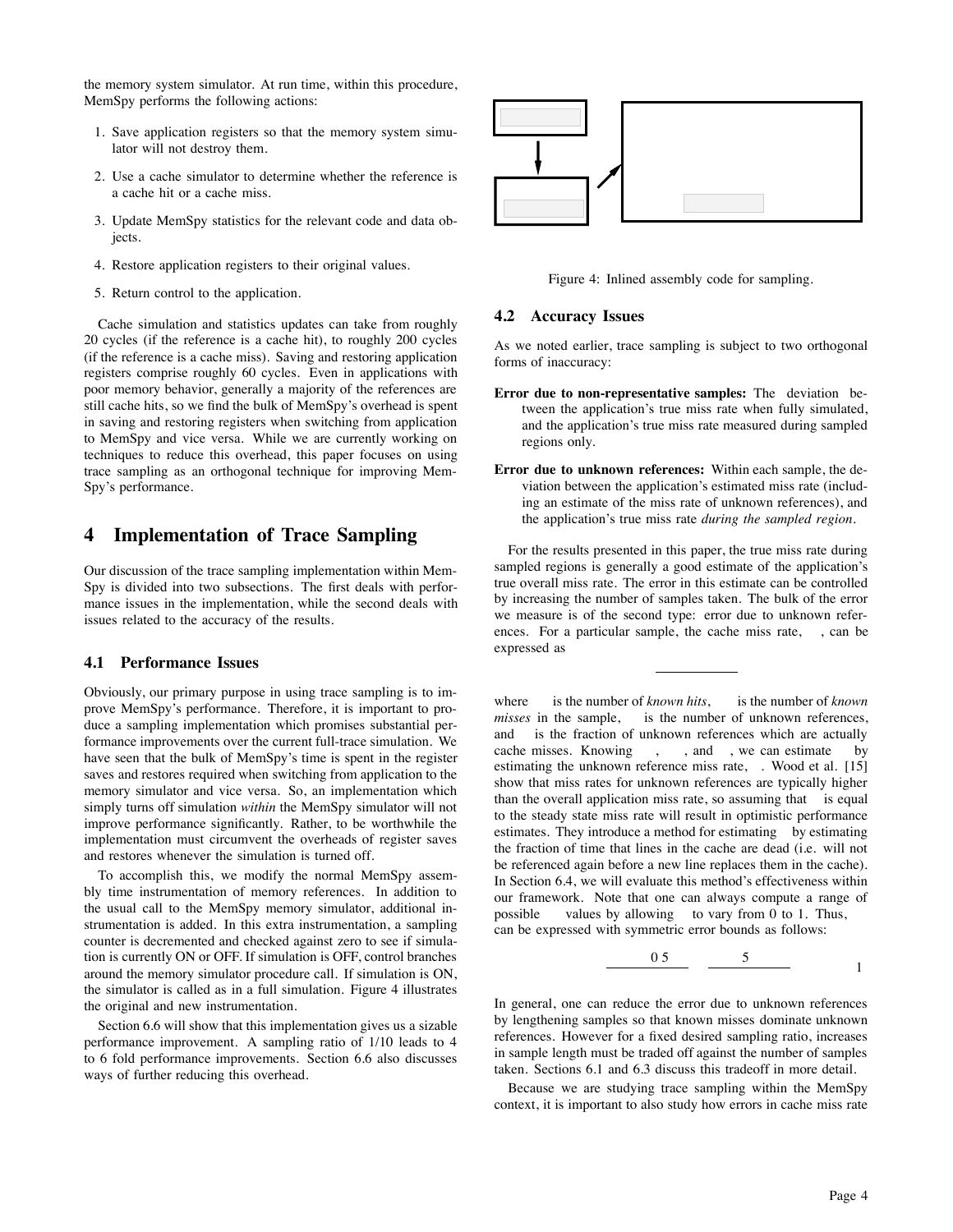translate into errors in the statistics reported by MemSpy. Will errors in cache statistics for individual data structures, as well as overall cache statistics, be acceptable? Will the sampling approach be accurate enough to allow the program's true bottlenecks to be identified? Section 6.5 discusses the errors in MemSpy metrics which we have observed for the benchmarks studied.

# **5 Experimental Setup**

This section briefly presents necessary background information on the architectures and the benchmark applications we examined.

### **5.1 Architectures Simulated**

The statistics shown here were gathered using a very simple memory simulator that does not model network contention. While the model is simple, we have found that it captures most of the important memory system behavior in applications used with MemSpy. In these studies, cache are direct mapped, and have one of the following organizations: (i) 16KB, with 16 byte lines, (ii) 128KB, with 32 byte lines, or (iii) 1MB, with 64 byte lines. The 16KB cache is a typical size for an on-chip first level cache. The 128KB cache represents a reasonable size for an off-chip cache. The 1MB cache, large by today's standards, might be used as a secondary cache.

### **5.2 Benchmark Applications**

The results of trace sampling studies are clearly dependent on the applications used for gathering the results. For our benchmarks, we have found that sampling provides significant execution time benefits with little sacrifice in accuracy. For tuning the memory behavior of these applications, the sampled results are in most ways interchangeable with the full-trace results.

The applications presented here span a wide range of memory behaviors. Two of the benchmarks, MP3D and PTHOR, are applications from the SPLASH benchmark suite [12]. Their memory system performance has been studied extensively in the past. Likewise, the memory referencing characteristics of MATMAT [9] and TRI [11] have also been studied. (We use untuned versions of these applications, to observe behavior typical of applications one might use with MemSpy.) The fifth application, ESPRESSO, from the SPEC benchmark suite [13], has much better memory performance than the others (0.2% cache miss rate on a 128KB cache). This application is useful for showing how sampling behaves on applications with very low miss rates. Of the five, it is the most sensitive, in terms of relative error, to changes in the length of individual samples and the particular estimate chosen. Table 2 gives some basic information on each of the applications studied, including their cache miss rates for a 128KB cache.

## **6 Results**

This section presents our results on the accuracy and performance of trace sampling within MemSpy. In general, we find that trace sampling is quite effective at reproducing the statistics from a full trace run of MemSpy. As a preview, Table 3 compares estimated cache miss rates from sampling to (i) the program's true miss rate calculated over all references and (ii) the program's true miss rate

| Application           | Data Set Size | Refs  | True Miss   |
|-----------------------|---------------|-------|-------------|
|                       | (MB)          | (M)   | Rate $(\%)$ |
| MP3D:                 |               |       |             |
| Hypersonic            | 33.4          | 150.4 | 3.8         |
| Particle-based        |               |       |             |
| Simulator             |               |       |             |
| <b>MATMAT:</b>        |               |       |             |
| <b>Blocked Matrix</b> | 6.4           | 139.7 | 18.2        |
| Multiply              |               |       |             |
| TRI:                  |               |       |             |
| Triangular            | 68.2          | 109.8 | 6.1         |
| Sparse Matrix         |               |       |             |
| Solver                |               |       |             |
| <b>ESPRESSO:</b>      |               |       |             |
| <b>Boolean</b>        | 1.3           | 143.8 | 0.2         |
| Function              |               |       |             |
| Minimizer             |               |       |             |
| PTHOR:                |               |       |             |
| Discrete Logic        | 4.6           | 67.2  | 4.0         |
| Simulator             |               |       |             |

calculated over only those references occurring during a sample.<sup>3</sup> In each of the applications, the absolute error in miss rate never exceeds 0.4%. Errors in this range are generally acceptable for use in a performance debugging context. MemSpy's execution time overhead for these applications generally ranged from factors of 3 to 8. This overhead makes MemSpy an attractive alternative to other less detailed performance monitoring tools.

Table 3: Estimated and True Miss Rates. (128KB cache, 10% sampling ratio, 0.5M Refs/sample)

|                 | Overall   | True           | Estimated      |
|-----------------|-----------|----------------|----------------|
|                 | True      | Miss Rate      | Miss Rate      |
|                 | Miss Rate | During         | During         |
| Appl.           |           | Samples $(\%)$ | Samples $(\%)$ |
| MP3D            | 3.8       | 3.8            | 3.5            |
| <b>MATMAT</b>   | 18.2      | 17.9           | 17.8           |
| <b>TRI</b>      | 6.1       | 6.4            | 6.1            |
| <b>ESPRESSO</b> | 0.23      | 0.14           | 0.20           |
| <b>PTHOR</b>    | 4.0       | 3.8            | 3.7            |

While this data shows reasonable accuracy for trace sampling in one configuration, a more general evaluation of trace sampling for performance debugging must examine several issues. The most important questions to be answered are:

How does the number of samples taken affect the error due to non-representative samples?

How does the accuracy vary with cache size?

How does the length of each sample affect the error due to unknown references?

 $3E$ xcept when stated otherwise, all estimated miss rates in this section are reported using a of 0.5 as in Equation 1. This allows us to separate the issue estimation from the other issues being studied.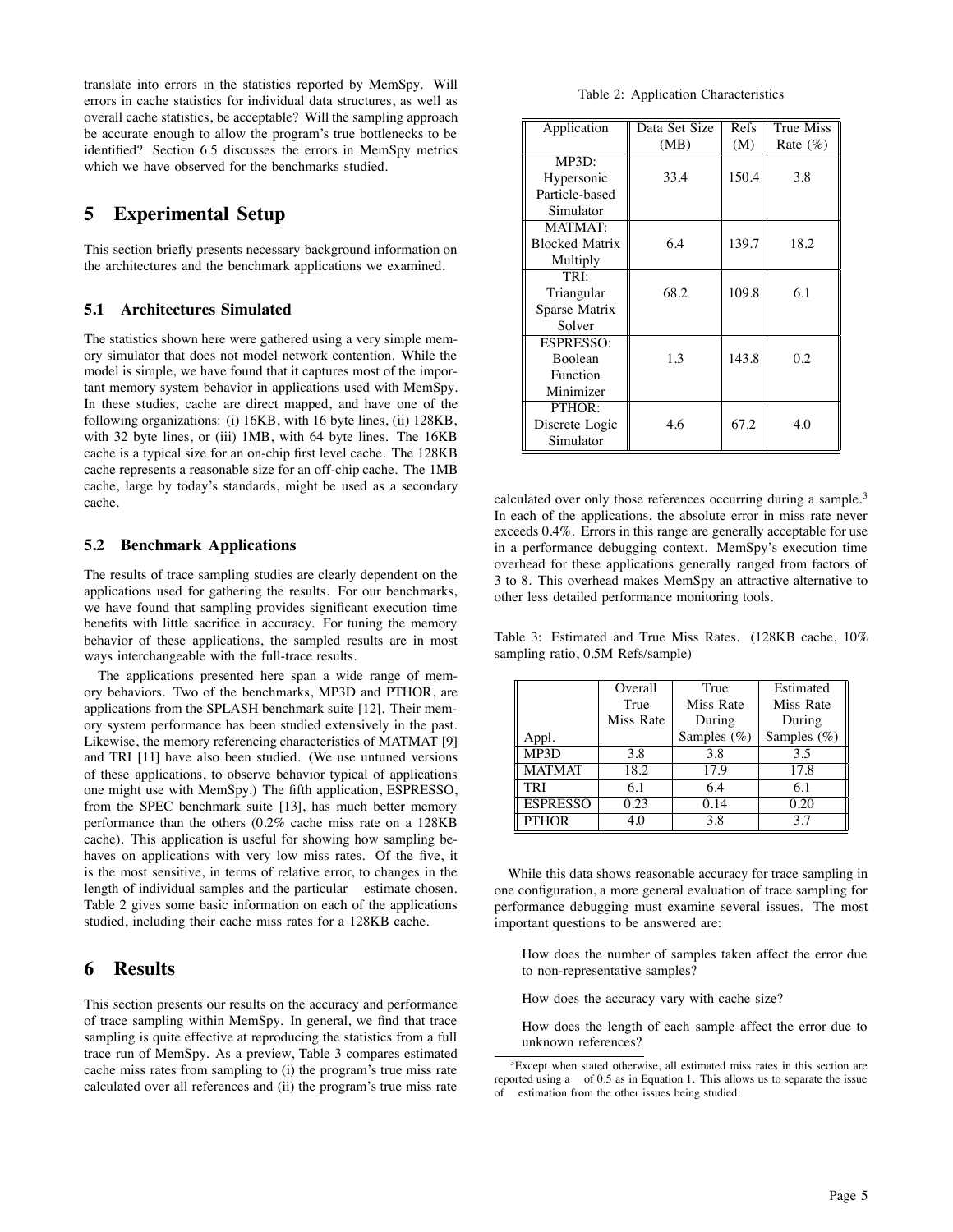

Figure 5: Relative Error vs. Number of Samples. (128KB cache, 0.5M Refs/sample)

How well can we estimate the miss rate for unknown references?

How does sampling affect specific MemSpy output, such as the ordering of memory bottlenecks and statistics on the causes of cache misses?

Subject to constraints on accuracy, what performance improvement can we expect when incorporating sampling into MemSpy?

To some extent, these questions are all interrelated. The performance gains realized from trace sampling are bounded by the sampling ratio, which is the product of the number of samples taken during a run, multiplied by the sample length, and divided by the trace length. However, choosing the sample length and the number of samples has implications for the accuracy of the resulting run as well. The cache size being simulated is also a strong determinant of sampling accuracy, with implications on the required sample length. We must also examine how these errors in the overall miss rate translate into errors in MemSpy metrics. If we understand each of these trends and tradeoffs, we can decide when, and to what extent, additional sampling error may be accepted in exchange for better performance.

#### **6.1 Accuracy vs. Number of Samples**

The number of samples taken partly determines how representative the trace will be of the overall program performance. Intuitively, a single large sample will not reproduce the overall program's behavior as well as several smaller ones. Program behavior can vary over the run time of the program, with some phases (such as initialization) characterized by very poor memory system behavior while other phases have much better cache performance. Laha et al. [8] mention the importance of capturing representative samples and present data indicating that using 35 samples was generally sufficient to characterize the miss rates for their Lisp benchmarks. Here, we present more comprehensive data showing how accuracy varies across a wide range of values for number of samples. To do this, we fix the total number of references simulated and vary the number of samples taken. This allows us to study the effect of changing the number of samples, while holding the sampling ratio (and therefore performance) constant. To study the representativeness of different collections of samples, we examine the deviation between the true miss rate during sampled regions, and the application's overall true miss rate. (This is the error due to non-representative samples mentioned in Section 4.2.) Note that we are *not* studying the effects of unknown references in this section.

Figure 5 presents the relative deviation between the true miss rate during sampled regions and the overall true miss rate, plotted against the number of samples taken. (In this case, the sampling ratio was 1/10.) Three of the applications: MATMAT, MP3D, and PTHOR, show excellent behavior. Even after as few as 10 samples, the relative error in these three cases is roughly 5% or less. Except for initialization periods, MP3D, MATMAT, and PTHOR are characterized by relatively constant memory behavior throughout their program. For these types of programs, fewer samples are required to capture the "typical" memory behavior. A fourth program, TRI, shows large relative fluctuations in error for less than 20 samples, but settles down with greater numbers of samples. Comparing the true miss rate over time for TRI with that of MP3D (Figure 6), we see that TRI's miss rate fluctuates much more with time than that of MP3D. Thus, more samples are needed to capture its behavior. Finally, the fifth application, ESPRESSO, shows relative errors greater than 20% even at 100 samples. Espresso has a very low miss rate, so even tiny fluctuations in its absolute miss rate over time show up as large relative swings. When an application has so few known misses over its entire execution, the *relative* error due to sampling is higher. However, the absolute error from sampling may still be quite small. Low-miss-rate applications typically do not require memory system tuning at all, so MemSpy's performance on them is less relevant.

As expected, the presence of phases in the memory behavior of a program (such as TRI) mandates the use of more samples to accurately represent its memory behavior. Here MemSpy can leverage off users' knowledge of how their programs behave. When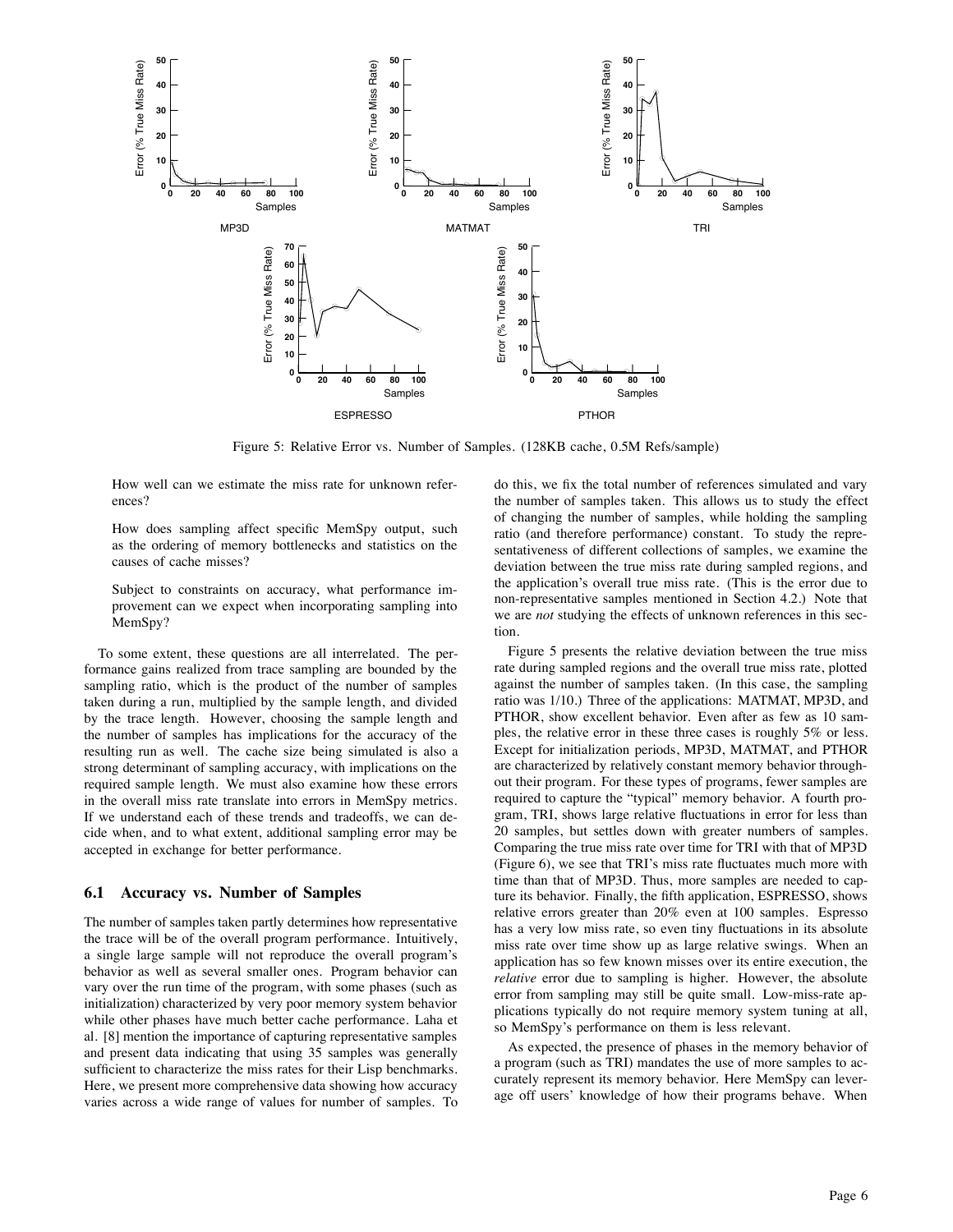

Figure 6: Overall True Miss Rate vs. Time. (128KB Cache)

programmers know that their application has basically constant memory behavior, they can request that a reduced number of samples be taken, for higher performance. While users do not want *full* control of the sampling setup, directives like these allow them to speed up the tuning process in specific cases. Furthermore, since tuning is iterative, users can choose to have only a few samples collected in early runs, and then simulate a higher fraction of references as they move to more detailed tuning.





Figure 7: Relative Error vs. Cache Size. (10% sampling ratio, 0.5M Refs/sample)

As previous studies have shown [7, 15], the accuracy of miss rate estimates is a strong function of the cache size used. Figure 7 shows the relative error in cache miss rate estimates for 16KB, 128KB and 1MB caches at a sampling ratio of 1/10, with a sample length of 0.5M references. Here, these errors are shown relative to the true miss rate *during the sample*. Within each sample, the best we can hope to achieve is to re-create the true miss rate of that sample. The error with respect to the overall miss rate may be slightly more or less than the error shown here, depending on how accurately the sampled regions capture the behavior of the full trace.

For the 16KB and 128KB caches, the relative errors are all less than 10%, with one exception. Espresso's miss rate has a *relative* error of nearly 40% for the 128KB cache. However, its absolute miss rate (.144% within the sampled regions) is so small that these large relative errors are neither surprising nor problematic, from a performance debugging point of view. Since ESPRESSO's memory stall time is a small fraction of its total execution time, even the sampled version of MemSpy will accurately point out that

ESPRESSO does not have any substantial memory performance bottlenecks.

With 1MB caches, the relative error is greater than 10% for four of the five applications. The higher relative errors noticed here are due to two factors. First, as the cache size increases, more references are needed to prime the cache state. This causes the number of unknown references to increase. Second, as the cache size increases, the application's cache miss rate generally decreases. This causes a decrease in the number of known misses. From Equation 1, both of these effects tend to increase the size of the error bounds on estimated miss rate. To improve the miss rate estimates with large cache sizes, we have two options. First, we can reduce 's significance in the equation, by lengthening each sample taken. Alternatively, we can improve our estimate of, the miss rate for unknown references. The following subsections address these two issues. Note first however, that despite the large relative error, the absolute errors remain quite small. Figure 8 shows a plot for the 1MB cache of both the true cache miss rate (stars) and the sampled cache miss rate (circles) with error bounds as expressed in Equation 1. Absolute error of this magnitude is generally considered acceptable when tuning programs.



Figure 8: Actual and estimated cache miss rates. (1MB Cache 10% sampling ratio, 0.5M Refs/sample)

#### **6.3 Accuracy vs. Sample Length**

Section 6.2 illustrates the fact that a single choice of sample length may not work effectively across a range of cache sizes and application behaviors. For larger caches, unknown references become significant, and one must use longer samples to mitigate their effect.

To gather the data shown here, we divide the trace into contiguous samples, and collect data for all of them, averaging the results. This allows us to study more samples per application than if we restricted ourselves to a sampling ratio of, say, 1/10. The errors are shown relative to the true miss rate during the sampling region.

Figure 9 shows relative errors in miss rate estimates for the five benchmark applications with a 1MB cache. As expected, longer samples dramatically improve accuracy. At 8M references per sample, all applications have relative errors less than 10%. Absolute errors on these applications are all under 0.1%. For even moderately long running applications, 8M references per sample is not a prohibitively long sample length. To collect 50 samples of this size with a sampling ratio of 1/10, the total application would need to have 4 billion data references. Assuming one data reference every 3 instructions, this would be roughly 12 billion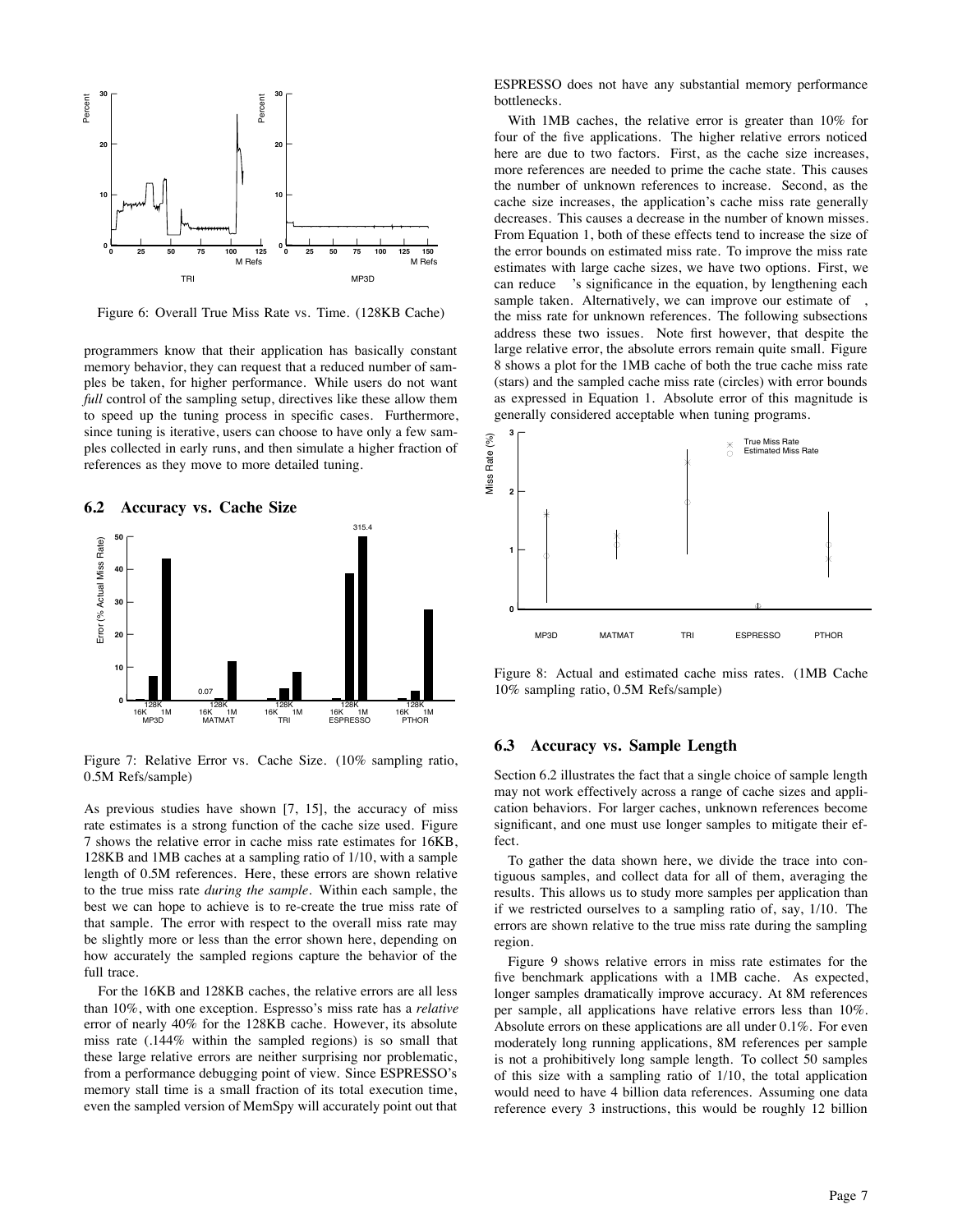

Figure 9: Relative Error vs. Sample Length. (1MB cache)

instructions, or about 2 minutes of execution time on a 100 MIPS machine. We feel that these are not prohibitive requirements on either the run time or the reference rate of a program.

#### **6.4 Miss Rate of Unknown References**

Section 6.3 shows that reducing error by using longer samples works quite well. However, many interesting applications do not have run times long enough to use long sample sizes *and* aggressive sampling ratios. For this reason, we now evaluate a proposed model for estimating the miss rate of unknown references, Equation 1.

Wood et al. [15] developed a renewal theoretic model for estimating the miss rates of unknown references. The model predicts

based on two characteristics. (We refer to their estimate as .) The first characteristic  $4$  is the ratio of the amount of time a cache line holds a memory line which will not be referenced again (*dead time*) divided by the total time that memory line spent in the cache (*generation time*). This ratio approximates the probability that the unknown references will be directed at "dead" lines in the cache, and will therefore be cache misses. The second characteristic used in this model is the number of cache lines referenced during a sample. This accounts for the fact that many short and even moderate length samples will not reference all lines of the cache. Thus not all the dead lines estimated by will be referenced.

Column three of Table 4 shows the estimates of that are obtained by calculating "true" dead times and generation times based on *all* references in the trace (not just references within the sampled regions). However with sampling, it is not realistic to monitor dead and generation times on *all* references, so the rightmost column shows the same estimator calculated using only dead times and generation times for generations which were contained within simulation ON periods. A generation is defined to start and end with a cache miss. Thus, within a sampling system, collecting generation data requires that *two known misses*

Table 4: Accuracy of estimators. (1MB Cache, 0.5Mrefs/sample)

|                 | Actual |            |           |      |
|-----------------|--------|------------|-----------|------|
| Application     |        | (All Refs) | (Sampled) |      |
| MP3D            | .966   | .952       | .637      | 2.8  |
| <b>MATMAT</b>   | .880   | .882       | .854      | 21.3 |
| TRI             | .877   | .903       | .942      | 11.5 |
| <b>ESPRESSO</b> | .116   | .823       | .990      | 0.04 |
| <b>PTHOR</b>    | .267   | .205       | .468      | 3.3  |

occur to a particular cache line within a particular sample. With low miss rates and short samples, many cache lines do not meet this requirement, so this model does not measure their behavior. Thus the model is inaccurate in two ways. First, the model is skewed towards counting statistics on shorter generations which can fit within the sample. Second, statistics for cache lines which have such generations are applied to other cache lines as well. For MP3D and PTHOR, the error in the sampled is especially pronounced. The error with ESPRESSO is also large, because it has very few generations total. Here, severely overestimates , because cache lines with poor behavior are more likely to be counted than those with good behavior. Intuitively, we see that the accuracy of the Wood et al. model improves when there are more known misses in a sample. However, it is exactly under these conditions that unknown references, , are small with respect to known misses. When is less dominant, simultaneously becomes more important to relative error and less accurate.

We can use a heuristic metric to evaluate the degree of error in by computing the average number of known generations per sample. This metric, in Table 4, is computed by dividing the total number of generations in the sampled regions by the product of the number of samples and the number of cache lines. When there is one generation per cache line per sample, will equal 1. When there are a large number of generations per cache line per sample, will be greater than 1. Intuitively, we expect

 $4[15]$  referred to this as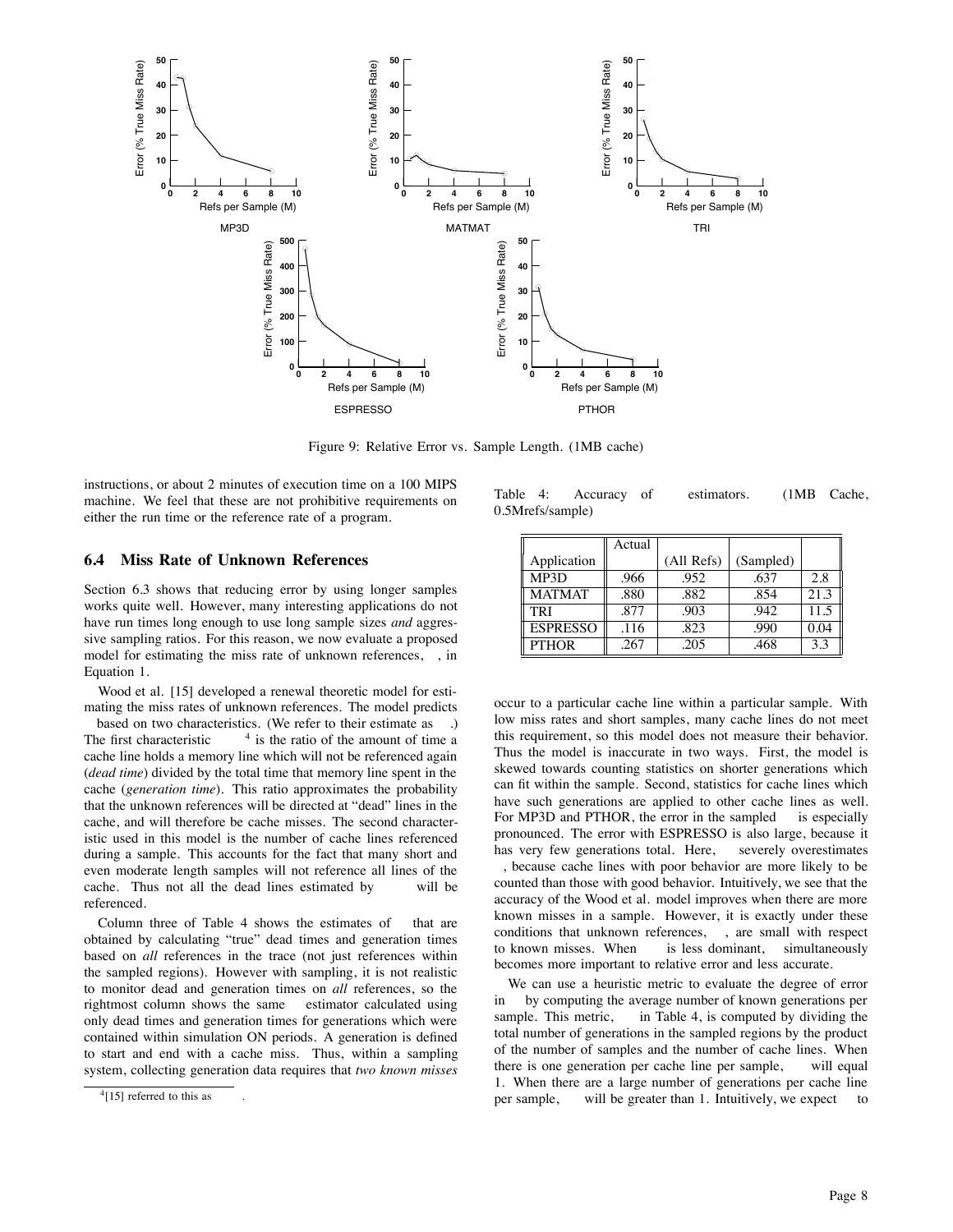be more accurate when a large number of generations were used in calculating it. For our benchmarks, increases monotonically with the absolute deviation of from , indicating it is effective in gauging the deviation in the estimate.

Table 5: Using in miss rate calculations. (1MB cache, 0.5M Refs/sample)

| Application     | Actual | Using       |         | Using       | 0.5     |
|-----------------|--------|-------------|---------|-------------|---------|
|                 | Miss   | <b>Miss</b> | Error   | <b>Miss</b> | Error   |
|                 | Rate   | Rate        | $(\%)$  | Rate        | $(\%)$  |
| MP3D            | 1.61   | 1.21        | $-24.8$ | .92         | $-42.9$ |
| <b>MATMAT</b>   | 1.30   | 1.29        | $-0.8$  | 1.14        | $-12.3$ |
| <b>TRI</b>      | 2.38   | 2.42        | 1.7     | 1.93        | $-18.9$ |
| <b>ESPRESSO</b> | .011   | 0.08        | 627     | 0.04        | 263.6   |
| <b>PTHOR</b>    | .92    | 1.09        | 18.5    | 1 1 1       | 20.7    |

Table 5 shows a summary of miss rate estimations based on and the deviation from the true miss rate value. Not surprisingly, in spite of its inaccuracies, performs better than more simplistic models, such as assuming 0 5. For ESPRESSO, however, it overestimates the miss rate for unknown references, which leads to a large absolute error in the estimated miss rate.

We feel that estimation within the MemSpy system could be improved further. A major feature of the MemSpy tool is the presentation of statistics in terms of data objects, as well as code objects. Thus, within that framework, it would be quite natural to keep dead time and generation statistics on individual data structures. These could be used to better estimate the behavior of unknown references to these data structures.

Finally, although an accurate estimation of would be helpful in some situations, the ability to provide error bounds around the miss rate estimate makes the accuracy of the estimation less crucial.

#### **6.5 Error in MemSpy Metrics**

Until this point, we have presented our results in terms of their effect on the overall cache miss rate. However, MemSpy presents more detailed statistics than just the cache miss rate; we now examine the sensitivity of these statistics to inaccuracies introduced by sampling.

The key statistics presented by MemSpy fall into three basic categories. First, MemSpy presents displays which show memory stall time as a percentage of total execution time (memory stall time plus compute time) for different code and data objects in the application. This allows the user to determine if memory behavior is a significant bottleneck or not. Because of sampling, both the memory stall time (estimated cache miss rate multiplied by the latency of a cache miss) and the total execution time potentially can be inaccurate. However, we find that the sampling of compute time is in general quite accurate. Thus, the main error in the percentage memory stall time follows directly from the error in the cache miss rate. Relative errors in estimating this metric parallel the errors in cache miss rate estimates. The magnitude of these errors is largely determined by the cache miss latency and the relative magnitude of the compute time. When compute time is small, the error in this fraction will roughly match the error in the cache miss rate. However, the presence of a large compute time in the denominator of the expression:

can decrease the sensitivity of this statistic to errors in miss rate.

Table 6: Memory bottleneck identification in PTHOR.

| Data Object        | Procedure          | Memory Stall Time $(\%)$ |         |
|--------------------|--------------------|--------------------------|---------|
|                    |                    | True                     | Sampled |
| Element Array      | EvalElement        | 16                       |         |
| Element Array      | <b>StimFanOuts</b> | 11                       | 12      |
| Free List for      |                    |                          |         |
| <b>GateChanges</b> | EvalElement        | 9                        |         |
| Time_Valid         | EvalElement        |                          |         |

MemSpy's second type of statistic breaks down memory stall time by procedure–data pairings. In this way, MemSpy allows the user to see which data structures are most responsible for the program's poor memory performance. We can collect this bottleneck information from a full MemSpy run, and compare it to a sampled MemSpy run. For a 128KB cache, and a sampling ratio of 1/10, we find excellent agreement between the sampled and true statistics. For the four applications studied (we omitted ESPRESSO since the overall miss rate indicates it needs little tuning), the orderings of bottlenecks reported by the sampling version exactly matched the orderings for the true version through the top 90% of the memory stall time. As an example, Table 6 shows the bottleneck orderings, and percentage breakdowns for PTHOR.

MemSpy also presents a breakdown of the causes of a bin's cache misses. In sequential programs, a cache miss can either be a cold miss or a replacement miss. Cold misses occur when memory is referenced for the first time in a program. Replacement misses occur when data which was previously in the cache has been replaced by other data before it is re-referenced. Unfortunately, accurate reproduction of these statistics is more challenging. There are two possible types of errors which can cause these statistics to be inaccurate when sampling. The first error occurs if a cache line is referenced for the first time during a period when simulation is turned off. In this case, this cold miss will not be noted, so the first subsequent reference that occurs when simulation is on, will be counted as a cold miss. In reality, it was a replacement miss.

The second type of error pertains to correctly attributing the cause of a replacement miss. For each replacement miss, Mem-Spy records the data item which caused the replacement, so that it can give statistics on which data items caused replacement misses to other data items. If a cache line is pushed out of the cache during a period when sampling is off, then no statistics will be recorded indicating which data item pushed it out. If a subsequent replacement miss occurs, one of two things may happen. First, intervening references to that line may occur between when sampling is turned on, and when the replacement miss occurs. In this case, a Cause data structure is updated to indicate the first of these intervening references is the replacement cause. This information is correct in one sense, since these references would have caused a replacement miss as well; they are simply not the direct cause of replacement that would have been seen in the full trace. In the second case, if no intervening references occur, then the cause of replacement is considered to be unknown. In general, we have found that with severe interference, replacements occur often enough that the sampled version is able to detect and indicate the problem. As the users begin to to fine tune their code, they may choose to simulate a higher fraction of references, to detect the more subtle performance bugs.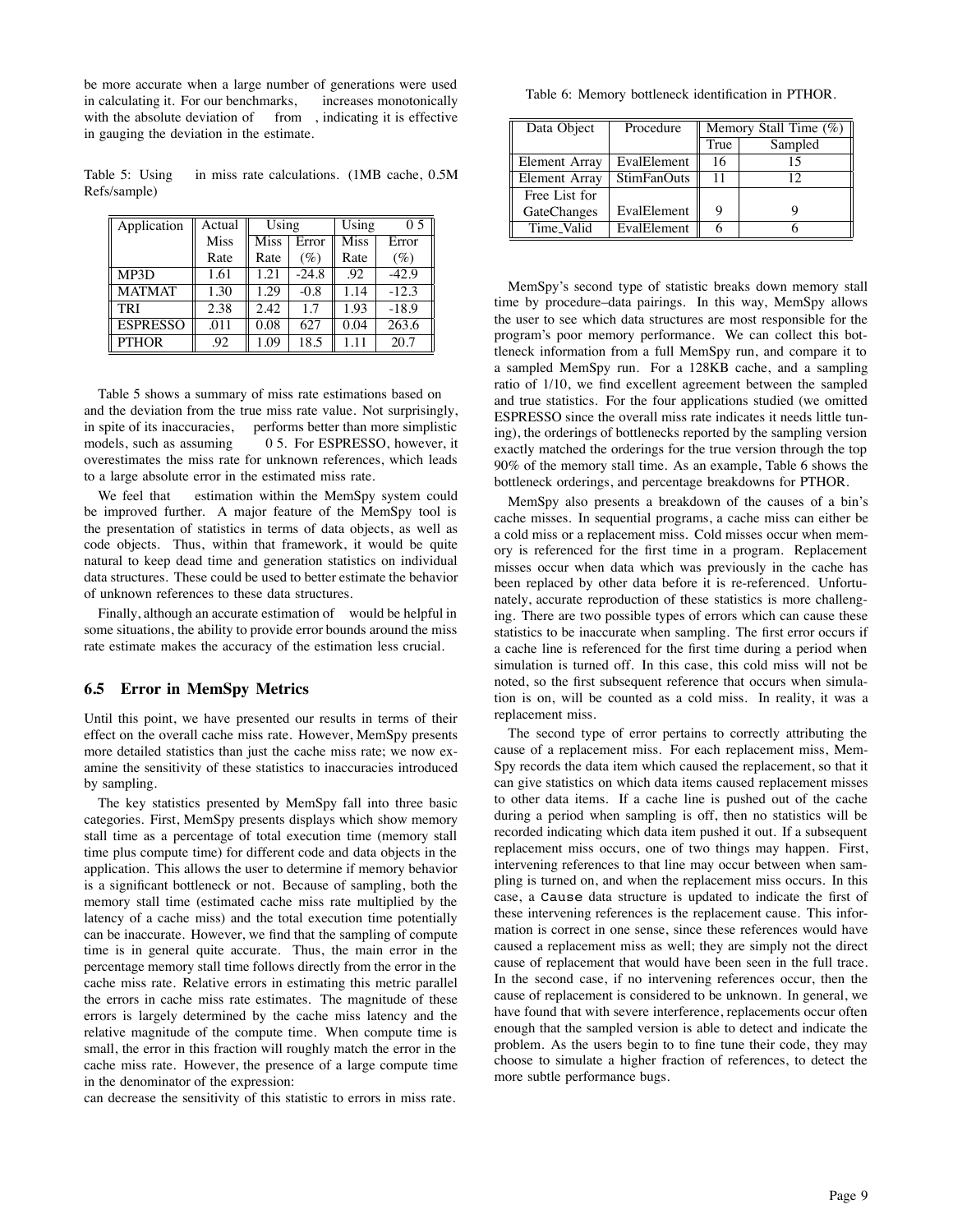#### **6.6 Performance**

Having presented statistics on the accuracy of a sampled version of MemSpy, we now evaluate its performance. The goal of implementing trace sampling within MemSpy is to reduce the execution time overhead needed to collect MemSpy statistics. Section 4 gave a description of our current sampling implementation. To reiterate, for every assembly level call to the MemSpy simulator, we add extra instrumentation which decrements a reference counter and branches around the simulator call if simulation is OFF. This introduces an overhead of 6 instructions per instrumented memory reference. When simulation is ON, there is additional overhead to (i) save application registers, (ii) switch to the simulator, (iii) simulate, (iv) restore application registers and (v) return to the application.



Figure 10: Sampled MemSpy performance overhead. (128K cache)

Figure 10 shows the simulation overhead of all five benchmarks under different configurations. All overheads shown are for simulations of 128KB caches. (Overheads for other cache sizes are similar, although slightly dependent on the application's miss rate.) The bars labeled "Full" show the (multiplicative) overhead of a full MemSpy simulation as compared to the uninstrumented application run. The bars labeled "1/10" show the overhead for sampled runs with a sampling ratio of 1/10. At this ratio, the overheads are reduced by roughly 4 to 6 fold from the original MemSpy implementation. They now range from 2.9 for TRI to 16 for PTHOR. Four of the five benchmarks have overheads less than 8.

These are acceptable overheads in many cases, given the detailed statistics MemSpy provides. Nonetheless, we should examine why the speedup obtained was not closer to 10, the reciprocal of the sampling ratio. The third bar for each application ("0") shows the overhead when the reference instrumentation is present, but the simulator is never called, a sampling ratio of 0. The fourth bar for each application ("Proc") shows the overhead when *no* reference instrumentation is added; all overhead here is due to Mem-Spy's logging of procedure entries and exits, as well as MemSpy initialization time. The difference in height between the "1/10" bars and the "0" bars represents the cost of reference simulation. The difference in height between the "Proc" and "1/10" bars is the cost of both reference simulation and additional instrumentation for sampling. For most applications, reference simulation is responsible for roughly half of the overhead in a run. MemSpy's procedure logging is responsible for much of the rest of the overhead, with the additional sampling instrumentation responsible for up to about 25% of the overhead. To reduce MemSpy's overhead,

one could consider approaches which try to reduce (i) procedure logging overhead, (ii) sampling instrumentation overhead, and (iii) simulation overhead. The following paragraphs discuss each of these three axes for optimization.

Procedure logging overhead could be reduced to some degree through simple optimizations of the logging code; however, procedure events cannot be sampled as with memory events, since procedure calls and returns must occur in matched pairs to to maintain the state of the stack.

The second source of overhead, sampling instrumentation, is defined as the additional instructions needed to switch simulation ON and OFF, as opposed to simulating all references. In the implementation presented here, this overhead is primarily the six additional instructions per memory reference which allow control to branch around the memory simulator when simulation is OFF. To try to avoid this overhead, we have implemented a preliminary version of a more aggressive approach. In this new approach, control switches back and forth between two different versions of the application: one version fully instrumented to simulate all memory references, and another version only instrumented to log procedure entries and exits, not memory references. The program executes in the fully instrumented version when simulation is turned ON, and then switches to the minimally instrumented version when simulation is turned OFF. These mode switches are determined by virtual timer interrupts using the UNIX setitimer call. This version is still subject to the overhead of procedure event logging, and in addition, has double the application code size (because there are two versions of all application code), which has a detrimental effect on instruction cache behavior. For these reasons, its performance benefits thus far have been moderate at best. It offers no better than a 20% speedup for the benchmarks presented here. However, further work on efficiently handling the mode switch in this approach may make this an attractive alternative to our initial implementation.

The third overhead, simulation overhead, is comprised of both the time spent to simulate the memory system, as well as the time spent saving and restoring registers in order to "context switch" to the memory simulator. For the simple memory simulator used here, register saves and restores are responsible for more than half of the "simulation" overhead. One way to reduce the time spent performing register saves and restores would be to circumvent these register operations for all cache hits. We have implemented this optimization in the following way. On each memory reference, we save a small subset of the application registers, and then do a preliminary check to determine if the memory reference is a cache hit. If it is a hit, we branch around the memory simulation and remaining register saves and restores. We need only restore the small subset of registers we saved before the hit check. An untuned implementation of this optimization offers a further 12 to 23% speedup to the benchmarks shown here.

### **7 Discussion**

The previous section has shown that, for the benchmarks considered, reference trace sampling is effective at improving MemSpy's performance, with only a small decrease in the accuracy of the reported statistics. This section will addresses several side issues not yet touched upon.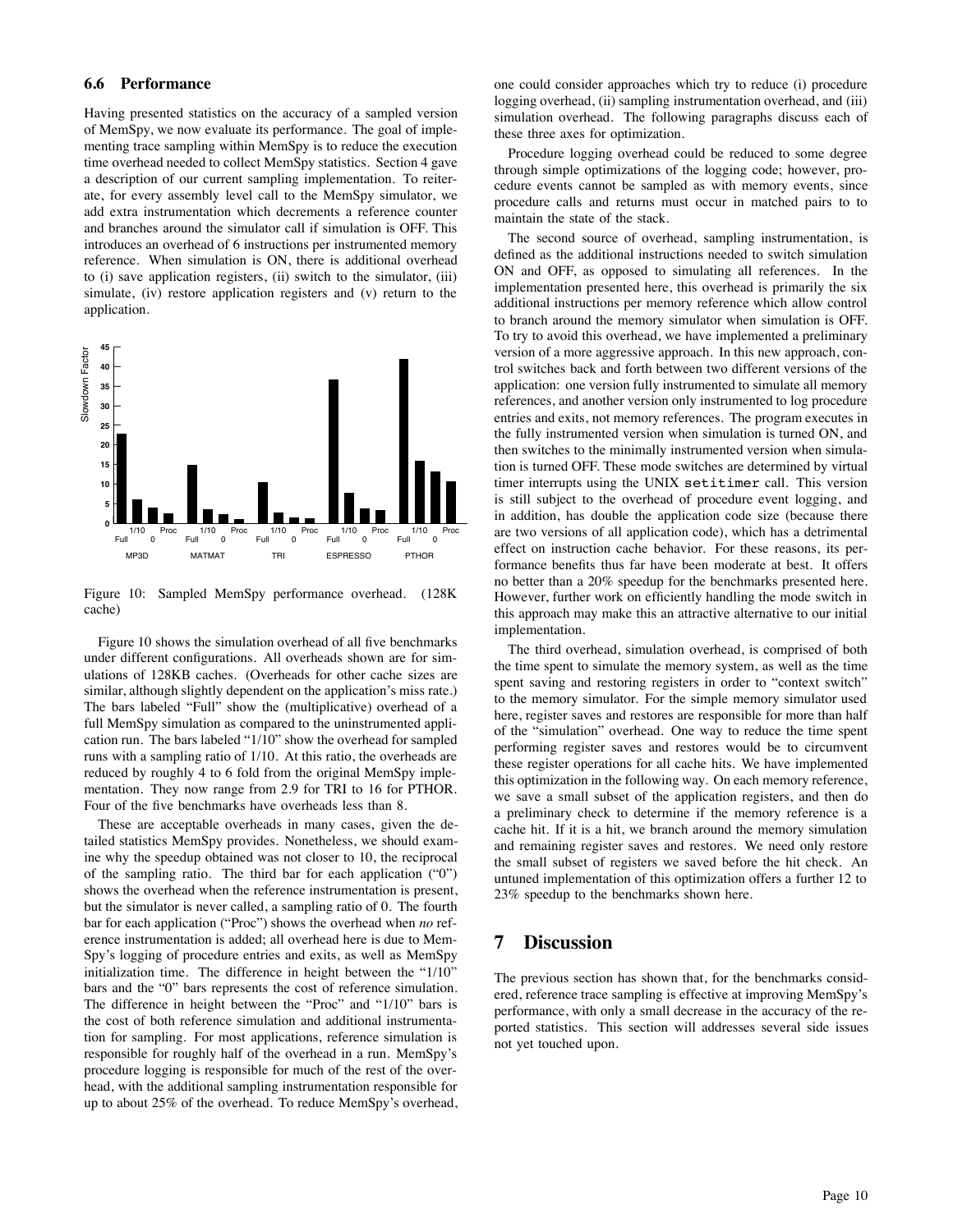### **7.1 Applications Suitable for Trace Sampling**

While we consider the benchmarks used here to be representative of applications used with MemSpy, not all programs being tuned will be amenable to sampling. In general, we can divide applications roughly into the categories shown in Table 7. This table divides programs according to two characteristics, miss rate and total references. It shows that the applications most suited to sampling generally coincide with the applications that need memory tuning. Applications with high miss rates and many references are most amenable to sampling. A large number of known misses decreases the effect of unknown references; a long reference trace allows enough samples to be taken, with each sample long enough to prime the cache. By contrast, applications with low miss rates and few references have little need for MemSpy tuning, so the high error due to unknown references is not relevant. Applications with high miss rates, but few references will likely have an execution time short enough to be run without sampling.

Table 7: Applications amenable to sampling and MemSpy.

| <b>Miss</b> | Number of References |             |             |  |
|-------------|----------------------|-------------|-------------|--|
| Rate        | Few                  | Moderate    | Many        |  |
| low         | Nο                   | Use MemSpy, | Use MemSpy, |  |
|             | MemSpy               | without     | with long   |  |
|             | needed               | sampling    | samples     |  |
| med.        | Use MemSpy,          | Use MemSpy, | Use MemSpy, |  |
|             | without              | possible    | with medium |  |
|             | sampling             | sampling    | samples     |  |
| high        | Use MemSpy,          | Use MemSpy, | Use MemSpy, |  |
|             | without              | with        | with short  |  |
|             | sampling             | sampling    | samples     |  |

#### **7.2 Avoiding Periodic Behavior**

One of the pitfalls of trace sampling is the possibility that the samples will repeatedly coincide with periodic application phases, resulting in a cache miss estimate that is not necessarily representative of the program as a whole, even when gathering a large number of samples. While we have not implemented it here, a straightforward solution is to use samples whose length varies randomly around a chosen mean, with a specified variance. This would introduce some randomness into the sampling interval, to make it less likely to repeatedly coincide with a particular phase of the application.

### **7.3 Set Sampling**

Up to this point, this paper has only treated issues related to time sampling. In set sampling, one simulates the behavior of selected cache lines or sets, rather than simulating the entire cache. From a performance standpoint, an implementation of set sampling offers speedups similar to those in our current implementation of time sampling. As with time sampling, one could augment the application assembly code to branch around the MemSpy procedure call for references which are not to be simulated. As described in [7], one could use a bit mask to select some fraction of the addresses to simulate. This implementation would require the same number of instructions as our current time sampling implementation.

Set sampling is promising from an accuracy standpoint as well. Whereas time sampling suffers from errors due to unknown references, in set sampling the cache state is always known; there are no unknown references to contend with. However, set sampling is still subject to inaccuracies when the sets chosen for sampling are not representative of the overall cache behavior. Since the chosen sets are fixed over the duration of the trace, set sampling is more sensitive than time sampling to error from non-representative samples. A combination of both approaches may be the most promising alternative; thus, for a given performance goal, neither sampling method need be pushed into the extreme regions where it is less accurate.

#### **7.4 Multiprocessor Behavior**

MemSpy is designed to be used with both sequential and shared memory parallel programs. However, we have thus far only examined issues related to trace sampling in sequential reference traces. The parallel domain has its own unique characteristics that affect the accuracy and performance of a sampling MemSpy implementation.

On shared memory multiprocessors, "typical" cache miss rates can be considerably higher than on a sequential machine. Data sharing between processors can result in frequent invalidation misses, which are likely to increase the known misses and decrease the effect of unknown references. However, the disadvantage is that a parallel machine can have a much larger amount of state to be primed at the start of each sample. In addition to determining whether the reference is a cache hit or miss, the simulator may also need to determine which other processors have copies of a cache line, in order to determine whether invalidations are needed.

Furthermore, our current parallel simulator is designed to interleave execution of multiple threads on a uniprocessor. In order to simulate a realistic interleaving of program threads, the simulator does frequent context switches between threads, always running the one that is "farthest behind". Maintaining this proper interleaving will interfere with running the program at full-speed when not instrumented, because the simulator will still have to check for context switches. We intend to examine ways of doing periodic low overhead checks to determine whether context switches need to occur, rather than the current method of checking for potential context switches on each memory reference. We will also examine the potential of parallel simulation on a true multiprocessor, to eliminate the need for these context switches, and improve performance.

# **8 Conclusions**

We have presented an analysis of the effectiveness of trace sampling within the context of a performance debugging tool. In general, we found that sampling parameter settings (such as sample length and number of samples) required for good accuracy also allowed significant performance improvements. With sample lengths of roughly 4M references, all benchmarks could be sampled with less than 0.5% absolute error in cache miss rate, even in large 1MB caches. With this setup, MemSpy performance improvements of 4 to 6 fold were obtained. In general, the sample length required to achieve good accuracy will increase as the application's miss rate decreases. This means that performance debugging is an excellent application of memory reference trace sampling. Since we expect the target applications to have fairly